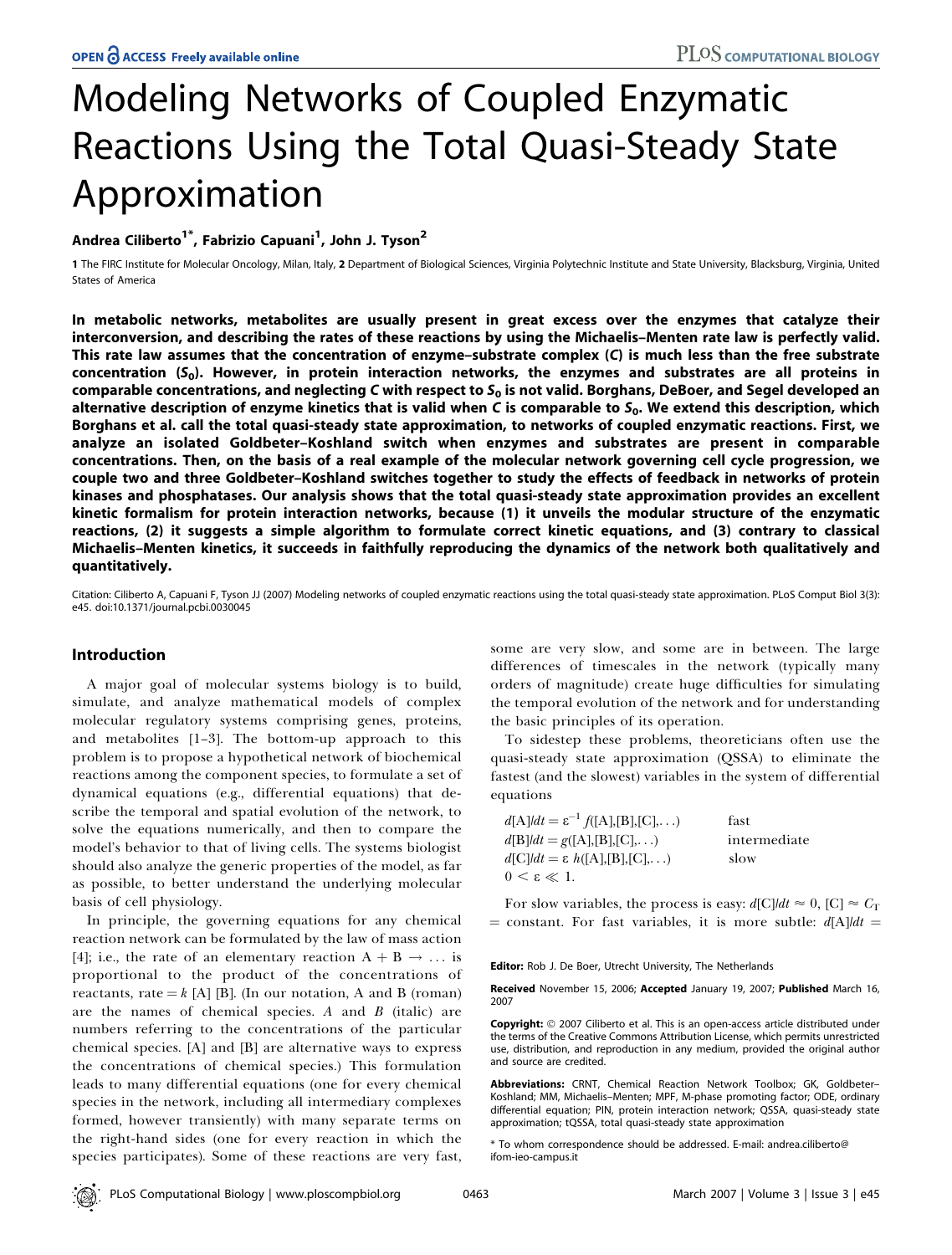## Author Summary

The physiological responses of a cell to its environment are controlled by gene–protein interaction networks of great complexity. To understand how information is processed in these networks requires accurate mathematical models of the dynamical behavior of large sets of coupled chemical reactions. To avoid producing large and hardly manageable models, such reaction networks are often simplified using phenomenological reaction rate laws, such as the Michaelis–Menten rate law for an enzyme-catalyzed reaction. We show that, in regulatory networks where proteins swap places as enzymes and substrates, such simplifications must be carried out with care, keeping track of enzyme–substrate complexes. The risk is to provide a simplified description of the molecular networks that at best is correct for the long-term behavior but fails to represent the short-term dynamics of the real network. To avoid such a possibility, we suggest using an alternative approach called the total quasisteady state approximation. We apply this alternative formalism to a model of the network controlling the entry into mitosis in the eukaryotic cell cycle, composed of three coupled protein modification cycles. Whereas the classical Michaelis–Menten formalism fails to represent the dynamics of this network correctly, the one we propose captures the behavior with economy and accuracy.

 $\varepsilon^{-1} f([{\rm A}],[{\rm B}],[{\rm C}],\ldots);$  i.e., [A] changes very rapidly until  $f([A],[B],[C],...) \approx 0$ . The QSSA involves solving the algebraic equation  $f([A],[B],[C],\ldots)=0$  for  $[A]=\mathcal{A}([B],C_T,\ldots)$ . We are left with differential equations for the medium timescale variables only,

$$
d[\mathbf{B}]/dt = g(\mathcal{A}([\mathbf{B}], C_{\mathrm{T}}, \dots), [\mathbf{B}], C_{\mathrm{T}}, \dots).
$$

The classic example of such timescale analysis is the Michaelis–Menten (MM) theory of an enzyme-catalyzed reaction,  $E + S \leftrightarrow C \rightarrow E + P$  [5]. (In our notation, rate constants are denoted  $k_1$  for binding of enzyme and substrate,  $k_{-1}$  for dissociation of the complex, and  $k_2$  for the catalytic reaction. We often use a letter other than  $k$  for these rate constants; the letter being chosen to represent the relevant enzyme in a reaction network, e.g.,  $d_1$ ,  $d_{-1}$ , and  $d_2$  for enzyme D; see below.) The total enzyme concentration is a slow variable ( $E+C=E_T=\text{constant}$ ), the substrate concentration is the intermediate variable  $(S(t))$  changes on the timescale of interest), and the concentration of the enzyme–substrate complex, C, is the fast variable:

$$
[E] + [C] = E_T = \text{constant},
$$
  

$$
k_1[E][S] - k_{-1}[C] - k_2[C] = 0,
$$

$$
\frac{d[S]}{dt} = -k_2[C] = -\frac{k_2 E_T[S]}{K_m + [S]}, \text{where } K_m = \frac{k_{-1} + k_2}{k_1}
$$

The condition for this QSSA to be valid is  $E_T \ll S_0 + K_m$ , where  $S_0 = [S](0) =$  initial substrate concentration.

The same sort of analysis can be carried out for networks of enzyme-catalyzed reactions, but modelers sometimes avoid the hard work of separating timescales and simply use the MM rate law to describe enzyme-catalyzed reactions in their differential equations. For protein interaction networks (PINs), such use of MM kinetics is unjustified because the enzymes have multiple substrates, the substrates are acted upon by multiple enzymes, and (worst of all) enzymes and

substrates often swap roles (for example, see [6]). For instance, two kinases may phosphorylate each other, in which case it cannot possibly be true that  $E_T \ll S_0 + K_m$  for both reactions simultaneously. In this report, we show how to formulate the QSSA properly for PINs, and we address some problems in previously published models.

#### The Total QSSA for Enzyme-Catalyzed Reactions

Our approach to PINs relies on a modified QSSA introduced by Borghans, DeBoer, and Segel in 1996 [7]. They proposed that, for conditions when  $E_T$  and  $S_0$  are comparable numbers, the proper intermediate timescale variable is  $\hat{S}(t)$  =  $S(t) + C(t)$ . In terms of this variable, the governing equations are

$$
E + C = E_T = \text{constant},\tag{0}
$$

$$
E_{\rm T}\hat{S} - (E_{\rm T} + \hat{S} + K_m)C + C^2 = 0 \tag{1}
$$

$$
\frac{d\hat{S}}{dt} = -k_2 C.
$$
 (2)

Borghans, DeBoer, and Segel called this the total QSSA (tQSSA). A sufficient condition for the uniform validity of the tQSSA was derived by Tzafriri [8]:

$$
\varepsilon(E_T, S_T) \ll 1 \tag{3}
$$

where  $S_T = S(0) + C(0)$ ,  $\varepsilon(E_T, S_T) = (k_2/2k_1S_T) \cdot f(r(E_T, S_T))$ ,  $f(r) = (1$  $- r^{-1/2} - 1$ , and  $r(E_T, S_T) = 4E_T S_T (K_m + E_T + S_T)^{-2}$ . Tzafriri showed that

$$
\varepsilon(E_T, S_T) \le \varepsilon(K_m, 0) = 0.25 \left(1 + \frac{k_{-1}}{k_2}\right)^{-1} \tag{4}
$$

Hence, Equation 3 is satisfied if  $k_{-1} \gg k_2$ ; i.e., the dissociation rate of the enzyme–substrate complex is much faster than the catalytic conversion of substrate into product. Notice that Equation 3 is not badly violated even if  $k_{-1} = 0$ ; so the tQSSA is likely to be an excellent approximation for any ratio of enzyme to substrate and for any ratio of timescales.

It is of course possible, using the quadratic formula, to solve Equation 1 exactly for C as a function of  $\hat{S}$  and  $E_T$  and to substitute this formula into Equation 2 for  $d\hat{S}/dt$ . One may instead use the expression

$$
C \approx \frac{E_{\rm T}\hat{S}}{K_{\rm m} + E_{\rm T} + \hat{S}},\tag{5}
$$

which is a good approximation so long as  $C^2 \ll E_T \hat{S}$ . Defining  $\rho = (\hat{S} + K_{\rm m})/E_{\rm T}$ , we can write the condition  $C^2 \ll E_{\rm T} \hat{S}$  as

$$
\rho + 2 + \frac{K_{\rm m} + E_{\rm T}}{E_{\rm T} \rho} \gg 1, \tag{6}
$$

which is certainly satisfied for  $\rho \gg 1$  and  $\rho \ll 1$ . At its minimum, the left-hand side of Inequality 6 is 4, so the approximate Equation 5 would seem to be quite good for any values of  $E_T$  and  $S_T$ . Per Borghans, DeBoer, and Segel, we call Equation 5 the Padé approximant, and we use it whenever possible. Tzafriri [8] provides a careful discussion of the conditions for validity of the tQSSA and the more restrictive Padé approximant (which he calls the first-order tQSSA).

Recently, Pedersen et al. applied the tQSSA to the case of an enzyme converting two different substrates into products [9]. Continuing along this line, we apply the tQSSA to an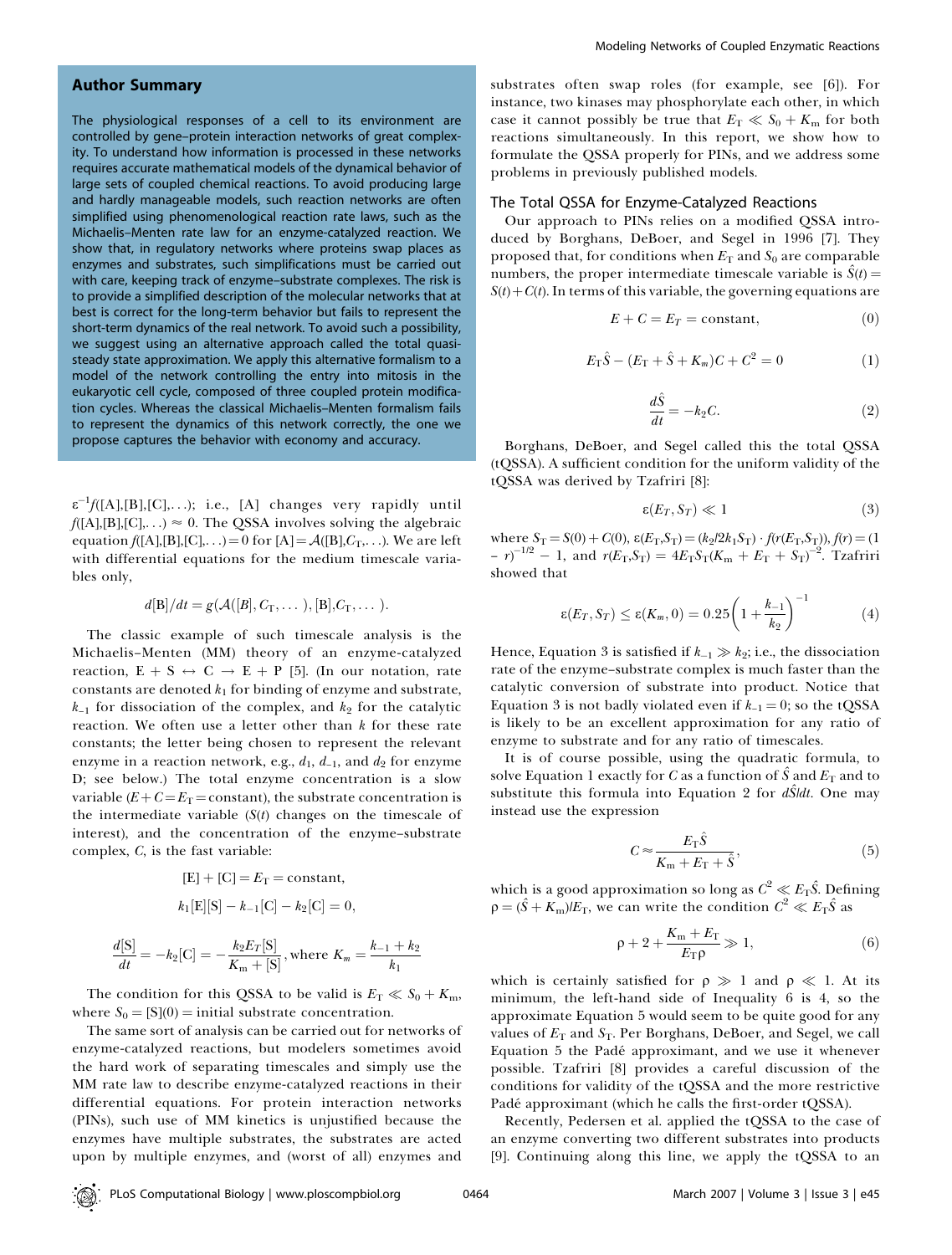

Figure 1. Goldbeter-Koshland Module

(A) Substrate S is phosphorylated by kinase E and dephosphorylated by phosphatase D.

(B) Unpacked mechanism, including enzyme–substrate (E:S) complexes. The black dots at the tips of a T-shaped arrow indicate the two molecules that come together to form a complex, pointed to by the arrowhead; the dots are meant to indicate that enzyme–substrate binding is a reversible reaction. Formation of the product (E:S  $\rightarrow$  E + P) is indicated by a T with two arrowheads (pointing to E and P); absence of a dot at the foot indicates that the catalytic step is presumed to be irreversible.

(C) Steady state value of  $\hat{S}_{\rm p}$  from Equation 8 is plotted against  $E_{\rm T}/D_{\rm T}$  for  $k_{\rm 2d}/k_{\rm 2e}$   $= 1.7$ ,  $K_{\rm me}$   $=$   $K_{\rm md}$   $=$  1 nM,  $S_{\rm T}$   $=$  50 nM, and for different values of  $D_{\rm T}$ : 0.5 nM (solid line), 5 nM (dashed line), and 50 nM (dotted line).

(D) Same as (C), but using the exact steady state equations in Table 1 instead of using the Padé approximant. For  $D_T = 5$  nM, the exact steady state dependence is ultrasensitive, whereas the approximated dependence (C) is not.

doi:10.1371/journal.pcbi.0030045.g001

isolated Goldbeter–Koshland (GK) switch [10] and then to PINs of increasing complexity.

## Results

## Analysis of the GK Module

In 1981, Goldbeter and Koshland [10] introduced the notion of an ultrasensitive switch, composed of a substrate–product pair (say,  $S$  and  $S_p$ ) that are interconverted by two enzymes (say, E and D); see Figure 1A. (Think of  $S_p$  as a phosphorylated form of S and of E and D as a kinase and a phosphatase, respectively.) Assuming the MM conditions,  $E_T \ll S(0) + K_{\text{me}}$ and  $D_T \ll S_p(0) + K_{\text{md}}$ , Goldbeter and Koshland wrote a single dynamical equation for the time evolution of the switch:

$$
\frac{dx}{dt} = \frac{V_e(1-x)}{J_e + 1 - x} - \frac{V_d x}{J_d + x}.
$$
 (7)

In Equation 7,  $x = S_p(t)/S_T$ ,  $S_T = S(0) + S_p(0)$ ,  $J_e = K_{me}/S_T$ ,  $J_d = K_{md}/S_T$  $S_T$ ,  $V_e = k_{2e}E_T/S_T$ ,  $V_d = k_{2d}D_T/S_T$ , and the subscripts "e" and "d" refer to the kinase and phosphatase reactions, respectively. Goldbeter and Koshland showed that the steady state solution of Equation 7 is given by the GK function,

$$
x = \mathcal{G}(V_{e}, V_{d}, J_{e}, J_{d})
$$
  
=  $(2V_{e}J_{d})/{V_{d} - V_{e} + V_{d}J_{e} + V_{e}J_{d} + [(V_{d} - V_{e} + V_{d}J_{e} + V_{e}J_{d})^{2} -4(V_{d} - V_{e})V_{e}J_{d}]^{1/2}}$ 

The steady state response  $(S_p^*)$  as a function of stimulus strength (kinase level,  $E_T$ ) is simply

$$
S_{\rm p}^* = S_{\rm T} \cdot \mathcal{G}\left(\frac{k_{2e}E_{\rm T}}{S_{\rm T}}, \frac{k_{2d}D_{\rm T}}{S_{\rm T}}, \frac{K_{\rm me}}{S_{\rm T}}, \frac{K_{\rm md}}{S_{\rm T}}\right)
$$

$$
= S_{\rm T} \cdot \mathcal{G}\left(\frac{k_{2e}E_{\rm T}}{k_{2d}D_{\rm T}}, 1, \frac{K_{\rm me}}{S_{\rm T}}, \frac{K_{\rm md}}{S_{\rm T}}\right).
$$

If  $J_\mathrm{e}$  and  $J_\mathrm{d}\ll 1$ , then  $\mathit{S^{*}_{p}}$  is a steeply sigmoidal function of  $E_\mathrm{T}$ . Goldbeter and Koshland called this signal-response curve zero-order ultrasensitivity.

Goldbeter and Koshland's analysis of phosphorylation– dephosphorylation cycles is fine for metabolic control systems, where metabolite concentrations  $S_T$  are orders of magnitude larger than enzyme concentrations,  $E_T$  and  $D_T$ . But for PINs, the condition for the classical MM rate law is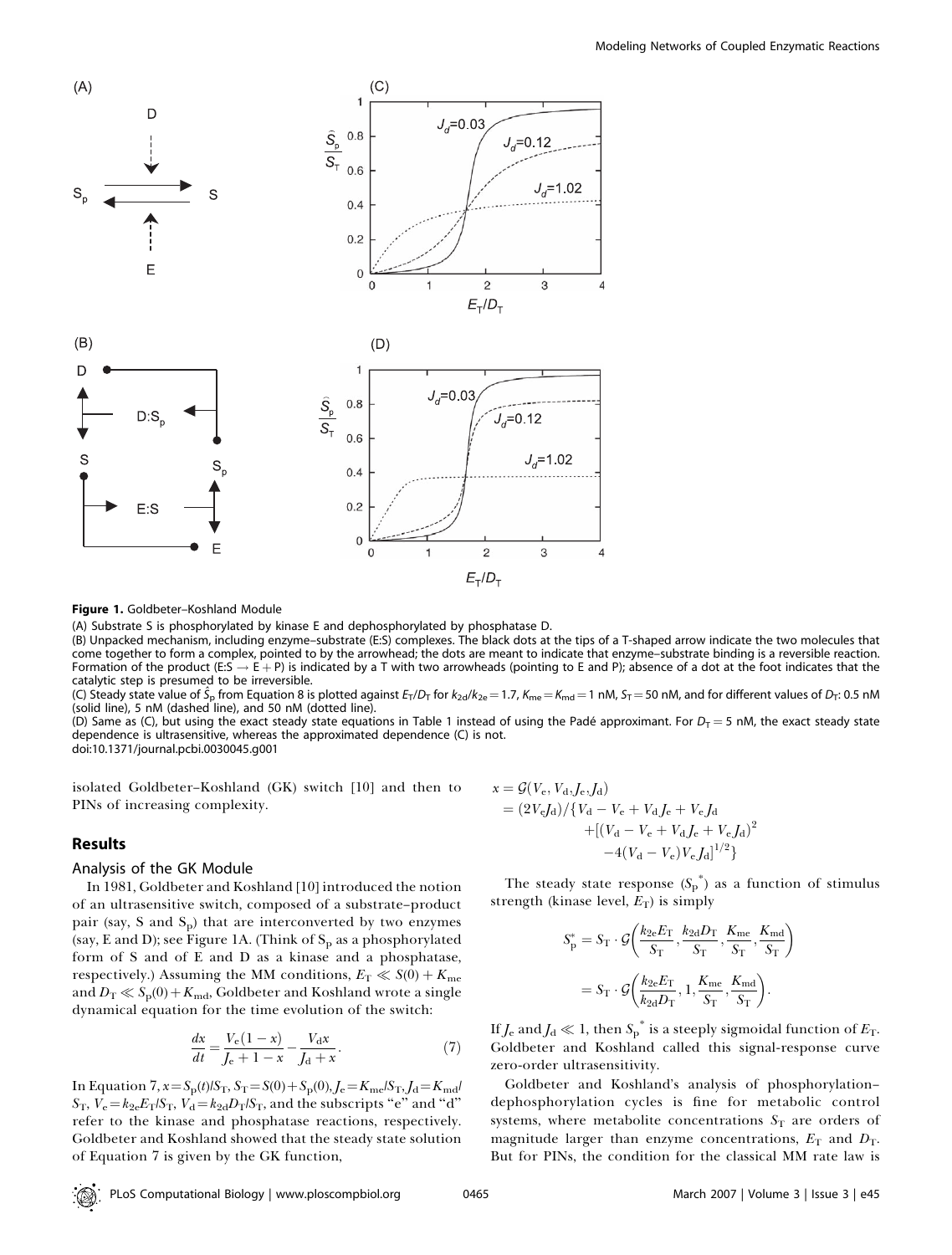#### Table 1. Equations for the GK Module (Figure 1)

#### Model Equations

| model | <b>Full</b> $D = D_T - [D: S_n]$                                                                                |
|-------|-----------------------------------------------------------------------------------------------------------------|
|       | $E = E_T - [E:S]$                                                                                               |
|       | $S = S_T - S_D - [D:S_D] - [E:S]$                                                                               |
|       | $dS_p/dt = e_2$ [E:S] – $d_1 \cdot D \cdot S_p + d_{-1} \cdot [D:S_p]$                                          |
|       | $d[D:S_{n}]/dt = d_1 \cdot D \cdot S_n - (d_{-1} + d_2) \cdot [D:S_{n}]$                                        |
|       | $d[E:S]/dt = e_1 \cdot E \cdot S - (e_{-1} + e_2) \cdot [E:S]$                                                  |
| QSSA  | $0 = D_T \cdot S_p - (K_{\text{md}} + S_p) \cdot [D:S_p] \Rightarrow [D:S_p] = D_T S_p / (K_{\text{md}} + S_p)$ |
|       | $0 = E_T(S_T - S_p - [D:S_p]) - [E:S] \cdot (E_T + K_{me} + S_T - S_p - [D:S_p]) + [E:S]^2$                     |
|       | $dS_p/dt = e_2 \cdot [E:S] + d_{-1} \cdot [D:S_p] - d_1 \cdot D \cdot S_p$                                      |
| tQSSA | $S_n = S_n + [D: S_n]$                                                                                          |
|       | $0 = D_T \cdot \hat{S}_p - [D:S_p] \cdot (D_T + K_{\text{md}} + \hat{S}_p) + [D:S_p]^2$                         |
|       | $0 = E_T (S_T - \hat{S}_D) - [E:S] \cdot (E_T + K_{me} + S_T - \hat{S}_D) + [E:S]^2$                            |
|       | $d\hat{S}_{p}/dt = e_{2} \cdot [E:S] - d_{2} \cdot [D:S_{p}]$                                                   |
|       |                                                                                                                 |

doi:10.1371/journal.pcbi.0030045.t001

not valid, and we must keep track of the enzyme–substrate complexes (Figure 1B). A similar argument has recently been suggested for the mitogen-activated protein kinase pathway [11]. Re-deriving Equation 7, using the tQSSA and the Padé approximation to the algebraic equations, we find Equation 7 subject to some new definitions:

$$
x = \frac{\hat{S}_{p}}{S_{T}}, \qquad \hat{S}_{p} = [S_{p}] + [D : S_{p}],
$$
  

$$
S_{T} = [S](0) + [E : S](0) + [S_{p}](0) + [D : S_{p}](0)
$$
  

$$
J_{e} = \frac{K_{me} + E_{T}}{S_{T}}, \qquad J_{d} = \frac{K_{md} + D_{T}}{S_{T}}
$$

The signal–response curve,

$$
\hat{S}_{\rm p}^* = S_{\rm T} \cdot \mathcal{G}\left(\frac{k_{2\rm e}E_{\rm T}}{k_{2\rm d}D_{\rm T}}, 1, \frac{K_{\rm me} + E_{\rm T}}{S_{\rm T}}, \frac{K_{\rm md} + D_{\rm T}}{S_{\rm T}}\right),\tag{8}
$$

is ultrasensitive if  $J_e$  and  $J_d \ll 1$ , but this requires that the total enzyme concentrations be small with respect to the total substrate concentration: the standard MM requirement. For PINs, we cannot expect this requirement to be satisfied, which suggests that protein phosphorylation–dephosphorylation cycles are unlikely to be ultrasensitive. In Figure 1C we plot the signal–response curve,  $\hat{S}_{\rm p}/S_{\rm T}$ , as a function of  $E_{\rm T}/D_{\rm T}$  given by Equation 8, for three different values of  $D<sub>T</sub>$ . As expected, the response function is ultrasensitive for  $J_e$  and  $J_d$  small, but ultrasensitivity is lost as  $J_e$  and  $J_d$  increase.

This conclusion about ultrasensitivity being lost in PINs, based as it is on the Padé approximant, is not reliable when enzymes and substrates are present in similar concentrations [12]. In fact, numerical calculations (Figure 1D), based on the full tQSSA equations (Table 1), show that a GK switch may still be ultrasensitive for reasonable values of  $J_e$  and  $J_d$  (see Figure 1D). Therefore, the issue of ultrasensitivity for covalent modifications in PINs should be settled using exact steady state calculations, without making the Padé approximation.

In the next section we show that the tQSSA, besides giving insights into the steady state behavior of the network, provides a good approximation of its temporal dynamics as well.

| <b>Table 2.</b> Parameter Values, $\ell_i$ , for the Models: $\ell =$ letter (a, , f) |
|---------------------------------------------------------------------------------------|
| and $i = 1, -1, 2$                                                                    |

| <b>Enzyme</b>              | s    | s    |             | D <sub>p</sub> | Ε    | F              |
|----------------------------|------|------|-------------|----------------|------|----------------|
|                            |      |      |             |                |      |                |
| Substrate                  | D    | E    | $D_{\rm p}$ | $S_{\rm p}$    | S    | $E_{\rm p}$    |
| Letter, $\ell$             | a    | b    | C           | d              | e    |                |
| $\ell_1$                   | 0.2  | 5    | 0.1         | 0.0009         | 0.1  | 0.1            |
| $\ell_{-1}$                | 0.02 | 10.6 | 0.1         | 0.005          | 0.05 | 0.01           |
| $\ell_{2}$                 | 0.4  | 0.4  | 20          | 0.085          | 0.05 | $\overline{2}$ |
| $K_{m}$                    | 2.1  | 2.2  | 201         | 100            | 1    | 20.1           |
| $\mathcal{L}_{\mathsf{T}}$ | 50   | 50   | 10          | 200            | 20   | 0.5            |

The letters  $c_{n}$ , frefer to the rate constants characterizing enzymes  $C_{n}$ , F in Figures 1, 3, and 4. The letters a and b refer to S, as an enzyme, phosphorylating substrates D and E, respectively, in Figures 3 and 4. The association rate constants  $(\ell_1)$  have units nM $^{-1}$  min $^{-1}$ , whereas dissociation  $(\ell_{-1})$  and catalytic  $(\ell_2)$  rate constants are in min<sup>-1</sup>. Total concentrations  $(\mathscr{L}_{\mathsf{T}})$  and Michaelis constants  $(\mathsf{K}_{\mathsf{m}\mathsf{N}})$  are in nM. doi:10.1371/journal.pcbi.0030045.t002

#### A Numerical Example

In Table 2 (columns D and E) we assign specific values to the rate constants and total concentrations for the GK module discussed in the previous section. Our choices are not consistent with MM requirements and are only partly consistent with favorable conditions for the tQSSA. In Figure 2 we compare a numerical solution of the full set of governing differential equations with approximate solutions computed from the usual QSSA and the tQSSA (the equations are provided in Table 1 and in machine-readable form in File Collection S1). In addition to a time course (Figure 2C), we plot (Figure 2A and 2B) one of the fast variables ([E:S] or  $[D_p: S_p]$  as a function of the relevant slow variable (S or  $S_p$  for QSSA and  $\hat S$  or  $\hat S_{\rm p}$  for tQSSA), to highlight the presence of two different timescales. If the timescales are clearly separated, a sudden increase of the complex (displacement along the yaxis) will precede the slower conversion of substrate into product (displacement along the x-axis); see [7]. From the exact solution (black curves in Figures 2A and 2B) we see that, at the beginning of the reaction,  $S_p$  forms a complex with D, and before  $D: S_p$  reaches a maximum,  $S_p$  starts to be converted into S. As soon as S is produced, E:S is created and converted back into S<sub>p</sub>, with most of E forming a stable complex with S ([E:S] $/E_T = 0.935$  at steady state). Although the fast and slow dynamics are not perfectly separated in either QSSA or tQSSA, the timescale separation is clearly more pronounced in tQSSA (red curve in Figure 2B) than in QSSA (blue curve in Figure 2A). Time courses (Figure 2C) show that throughout the simulation tQSSA does a better job in reproducing the dynamics of the network than QSSA. Notice that at the beginning of the simulation, QSSA gives negative values to S and [E:S] to comply with both initial conditions and conservation relations.

## Coupled GK Modules: The Antagonism between MPF and Wee1

In this section we study the steady state behavior of a system of two coupled GK switches (Figure 3A). Building upon the previous network, we consider the possibility that E exists in phosphorylated (Ep) and unphosphorylated (E) forms. Suppose that  $E_p$  is a less active form, and  $E \rightarrow E_p$  is catalyzed by S. S and E are antagonists since they phosphorylate and inactivate each other. F is a phosphatase that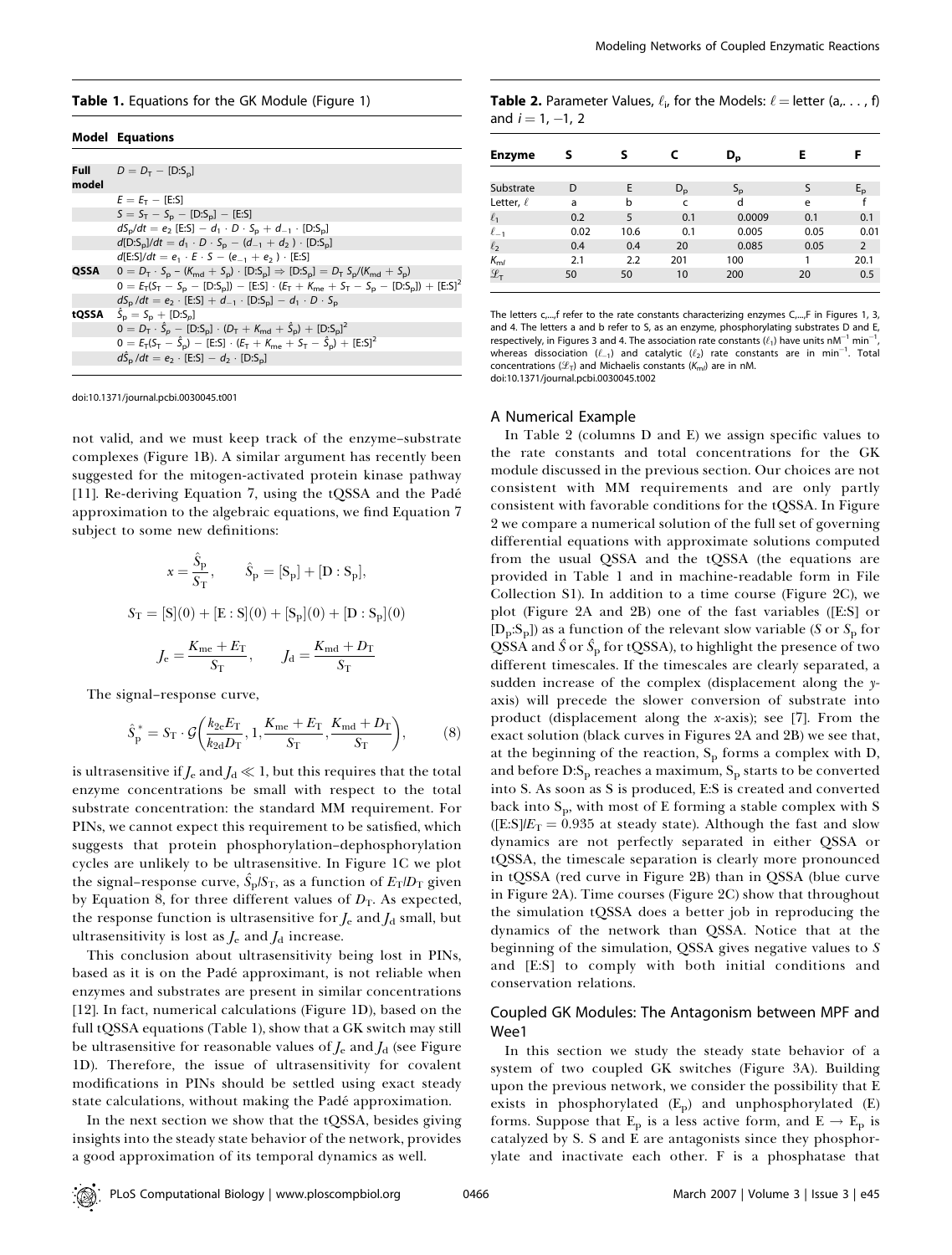

Figure 2. Comparison of QSSA and tQSSA for the GK Module

The simulation shows the rise of S(t), starting from  $S(0) = 0$ ,  $S_p(0) = S_T$ . Equations in Table 1, parameter values in Table 2. Both E and D are initially uncomplexed,  $E(0) = E_T$  and  $D(0) = D_T$ .

(A) Exact solution (black line), QSSA solution (blue line). The arrows indicate the direction of time, whereas the distance between two consecutive dots on the lines is 1 min.

(B) Exact solution (black), tQSSA solution (red).

(C) Time evolution of the same simulation, with the same color scheme. The enzyme–substrate complexes in this simulation are not negligible. In particular, at steady state, E is almost completely bound to S, whereas at the beginning of the time course, D:S<sub>p</sub> accounts for roughly half of all substrate molecules.

doi:10.1371/journal.pcbi.0030045.g002

converts  $E_p$  back to E. (In our notation for complexes, A:B, the enzyme comes first and substrate follows; for example, for the reaction whereby S phosphorylates E, the enzyme– substrate complex is denoted S:E.)

This is no arbitrary example; it describes exactly the interactions between two regulators of the G2-to-mitosis (G2 $/$ M) transition in the eukaryotic cell cycle [13]. In that case,  $S =$ MPF (M-phase promoting factor, a dimer of Cdc2 and cyclin B) and  $E = Weel$  (a kinase that phosphorylates and inactivates Cdc2). The parameter values that we choose for these coupled enzymatic reactions (Table 2) are taken, for the most part, from a careful study of the biochemical kinetics of these reactions in Xenopus egg extracts, done by Marlovits et al. [14]. Novak, Tyson, and collaborators implemented these values into a mathematical model for the  $G_2/M$  transition during early embryonic cell cycles. The equations of the model were derived from an implicit application of the QSSA, but to our knowledge an explicit derivation has never been done: this observation prompted us to investigate the matters addressed in this paper.

The antagonism between E and S (Figure 3A) constitutes a positive feedback loop (sometimes called a double-negative feedback loop). Novak and Tyson proposed that this loop contributes to the bistability that characterizes the  $G_2/M$ transition in the eukaryotic cell cycle [15–17]. In fact, according to their original model, the antagonism between Wee1 and MPF alone could sustain bistability. However, this conclusion was drawn from an improper application of the QSSA; hysteresis is lost once the network is unpacked to its elementary steps (Figure 3B). Even more, according to Advanced Deficiency Theory (performed with the software package CRNT [Chemical Reaction Network Toolbox] developed by Feinberg [18]), this network (Figure 3B) cannot have bistable behavior for any positive values of the kinetic rate constants. Is it possible to recover hysteresis from the antagonism between S and E?

In Novak and Tyson's original model, both  $S_p$  and  $E_p$  had some residual activity, a feature that in their model was not essential to generate hysteresis and that we have not taken into account so far. This residual activity becomes essential when the network is reduced to elementary steps: we find that bistability is recovered when we add the reactions  $E + S_p \leftrightarrow$  $S_p:E \rightarrow E_p + S_p$ , i.e., when  $S_p$  retains some limited kinase activity. (In Figure 3B the additional reactions are drawn in grey, and in Figure 3C, top panel, the signal–response curve is drawn with and without the additional reactions.) Bifurcation analysis suggests that the new reactions create a steady state where S is inhibited and E is active, which is paradoxical because the additional reactions provide an alternative path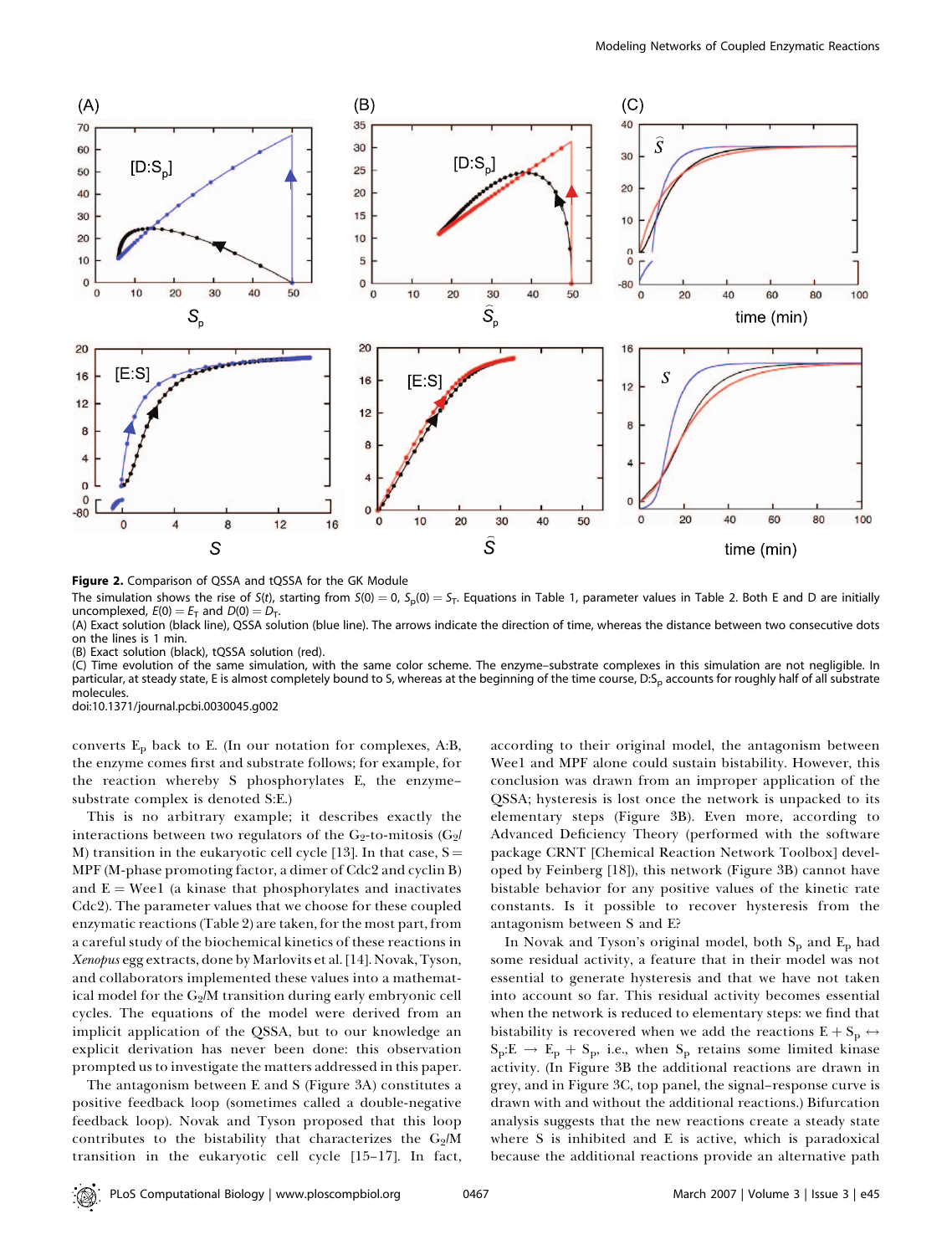

Figure 3. Mutual Antagonism between Two Kinases

(A) A simplified diagram shows all the actors of the network: two kinases S and E, and two phosphatases D and F. In grey, the additional reaction whereby  $S_p$  retains some catalytic activity.

(B) The unpacked diagram, keeping track of all enzyme–substrate complexes. Diagram conventions as in Figure 1.

(C) Upper panels: bifurcation diagrams for the exact model, equations in Table 3, parameter values in Table 2. Solid lines represent stable steady states; dashed lines are unstable steady states. When S<sub>p</sub> has no catalytic activity, the system does not show hysteresis. Hysteresis is recovered if S<sub>R</sub> has some residual activity—grey lines in (A) and (B). The background activity has the following parameter values: b  $j'{}_{1}=$  0.05 nM min $^{-1}$ , b  $^\prime{}_{-1}=$  0.005 min $^{-1}$ , and b  $^\prime{}_{2}=$ 0.0001 min<sup>-</sup>

0.0001 min<sup>–1</sup>.<br>(C) Lower panels: phase plane diagrams for the tQSSA model with S<sub>T</sub>=12. Ê nullcline (black), Ŝ nullcline (red), stable steady states (black dots), unstable steady state (white dot). Left: when S<sub>p</sub> has some catalytic activity, the system is bistable. Right: when S<sub>p</sub> has no catalytic activity, the system is monostable. doi:10.1371/journal.pcbi.0030045.g003

for inactivating E. The paradox is resolved when we realize that a large fraction of S is sequestered in  $S_p$ : E complexes, thus helping E to inactivate S. Indeed, hysteresis is possible (unpublished data) with the association–dissociation reactions alone (E + S<sub>p</sub>  $\leftrightarrow$  S<sub>p</sub>:E) without the catalysis step (S<sub>p</sub>:E  $\rightarrow$  $E_p + S_p$ ). Of course, bistability can also be restored by allowing  $E<sub>p</sub>$  to phosphorylate S.

To apply the tQSSA to such networks, we first define ''hat'' variables to include a single free molecular species plus all the complexes in which this species appears. Defined thus, the association–dissociation reactions and all the reactions where a chemical species serve as a catalyst cancel out. Here we define

$$
\hat{S} = S + [E : S] + [S : E]
$$
  

$$
\hat{E} = E + [E : S] + [S : E] + [S_P : E]
$$

whose rates of change are given by

$$
\frac{d\hat{S}}{dt} = d_2 \cdot [\mathbf{D} : \mathbf{S}_{\mathrm{p}}] - e_2 \cdot [\mathbf{E} : \mathbf{S}]
$$

$$
\frac{d\hat{E}}{dt} = f_2 \cdot [\mathbf{F} : \mathbf{E}_{\mathrm{p}}] - b_2 \cdot [\mathbf{S} : \mathbf{E}] - b'_2 \cdot [\mathbf{S}_{\mathrm{p}} : \mathbf{E}]
$$

Our definition of hat variables extends what was originally proposed for a single enzymatic reaction by Borghans, DeBoer, and Segel. In terms of the hat variables, we can describe each catalytic reaction in the network with equations similar to Equations 1 and 2. For example, the rate of phosphorylation of S in Figure 3B is described by Equation 2 with  $k_2C \rightarrow e_2$  [E:S] and with the concentration of enzymesubstrate complex given by Equation 1 with  $C = [E:S]$ ,  $E_{\rm T}\rightarrow \hat{E}-\left[{\rm S}:\text{E}\right]-\left[{\rm S}_{\rm p};\text{E}\right]$ , and  $\hat{\rm S}\rightarrow \hat{\rm S}-\left[{\rm S}:\text{E}\right]$  (see equations in Table 3).

Concerning this network: we perform no numerical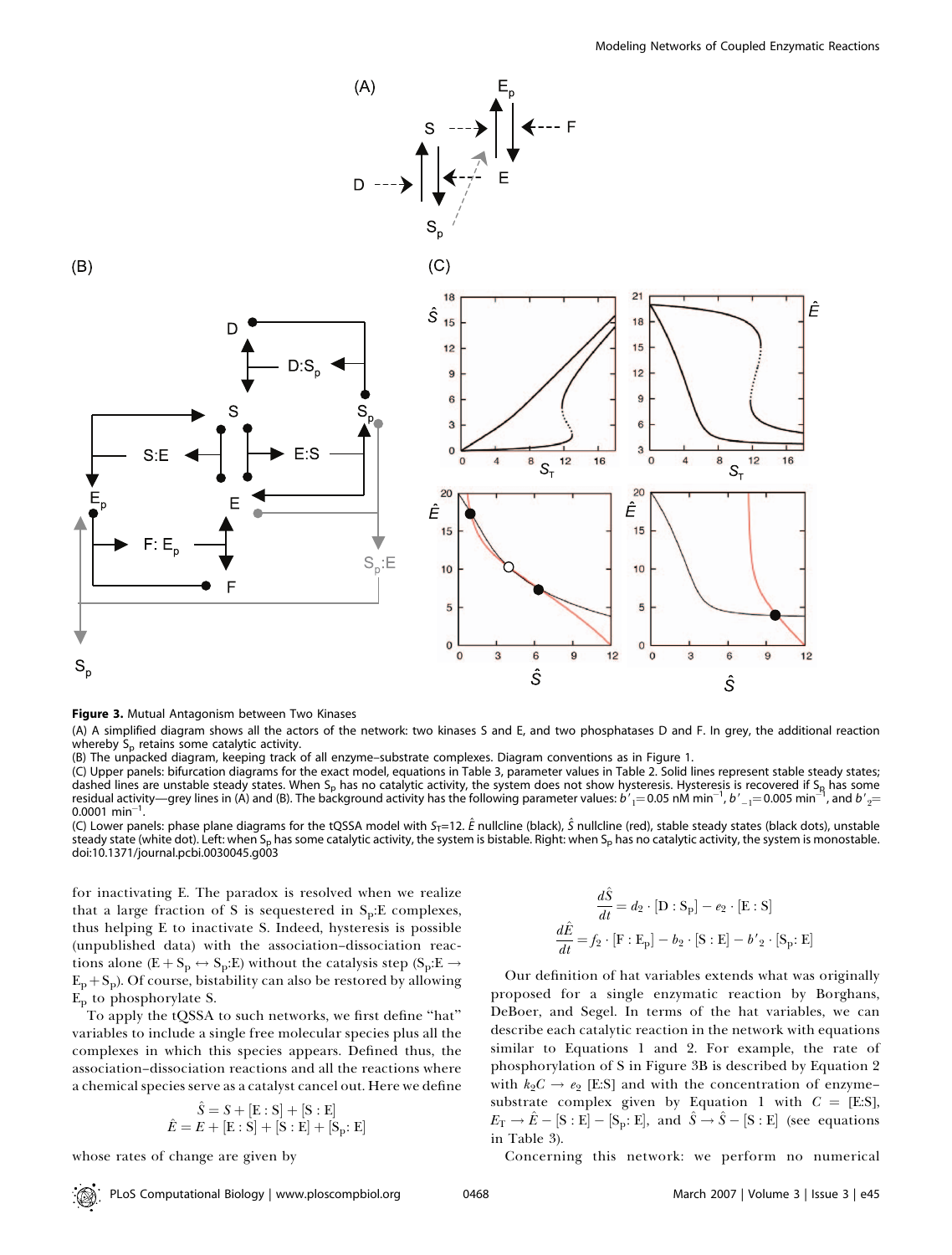#### Table 3. Equations for the S/E Module (Figure 3)

| Model             | <b>Equations</b>                                                                                                                                                           |
|-------------------|----------------------------------------------------------------------------------------------------------------------------------------------------------------------------|
|                   |                                                                                                                                                                            |
| <b>Full model</b> | $D = D_T - [D:S_n]$                                                                                                                                                        |
|                   | $S_p = S_T - S - [E:S] - [S:E] - [D:S_p] - [S_p:E]$                                                                                                                        |
|                   | $E_p = E_T - E -$ [S:E] - [E:S] - [F:E <sub>n</sub> ] - [S <sub>n</sub> :E]                                                                                                |
|                   | $F = F_T - [F:E_n]$                                                                                                                                                        |
|                   | $d[D:S_{D}]/dt = d_1 \cdot D \cdot S_{D} - (d_{-1} + d_2) \cdot [D:S_{D}]$                                                                                                 |
|                   | $d[E: S]/dt = e_1 \cdot E \cdot S - (e_{-1} + e_2) \cdot [E: S]$                                                                                                           |
|                   | $d[S:E]/dt = b_1 \cdot E \cdot S - (b_{-1} + b_2) \cdot [S:E]$                                                                                                             |
|                   | $d[F:E_n]/dt = f_1 \cdot F \cdot E_n - (f_{-1} + f_2) \cdot [F:E_n]$                                                                                                       |
|                   | $d[S_{p}:E]/dt = b'_1 \cdot E \cdot S_{p} - (b'_{-1} + b'_{2}) \cdot [S_{p}:E]$                                                                                            |
|                   | $dS/dt = e_{-1}$ [E:S] $- e_1 \cdot S \cdot E + d_2 \cdot [D:S_n] + (b_{-1} + b_2) \cdot [S:E] - b_1 \cdot S \cdot E$                                                      |
|                   | $dE/dt = (e_{-1} + e_2) \cdot [E:S] - e_1 \cdot E \cdot S + f_2 \cdot [F:E_n] - b_1 \cdot E \cdot S + b_{-1} \cdot [S:E] - b'_1 \cdot E \cdot S_n + b'_{-1} \cdot [S_n:E]$ |
| tQSSA             | $\hat{S} = S + [E:S] + [S:E]$                                                                                                                                              |
|                   | $\hat{E} = E + [E:S] + [S:E] + [S_n:E]$                                                                                                                                    |
|                   | $0 = D_T \cdot (S_T - \hat{S} - [S_p:E]) - [D:S_p] \cdot (D_T + K_{md} + S_T - \hat{S} - [S_p:E]) + [D:S_p]^2$                                                             |
|                   | $0 = (\hat{E} - [S:E] - [S_E]) \cdot (\hat{S} - [S:E]) - [E:S] \cdot (\hat{E} - [S:E] - [S_E] + K_{me} + \hat{S} - [S:E]) + [E:S]^2$                                       |
|                   | $0 = (\hat{E} - [E:S] - [S_0E]) \cdot (\hat{S} - [E:S]) - [S:E] \cdot (\hat{E} - [E:S] - [S_0E] + K_{mb} + \hat{S} - [E:S]) + [S:E]^2$                                     |
|                   | $0 = F_T(E_T - \hat{E}) - [F:E_n] \cdot (F_T + K_{mf} + E_T - \hat{E}) + [F:E_n]^2$                                                                                        |
|                   | $0 = (S_T - \hat{S} - [D: S_n]) \cdot (\hat{E} - [E:S] - [S:E]) - [S_p:E] \cdot (S_T - \hat{S} - [D:S_p] + K'_{mb} + \hat{E} - [E:S] - [S:E]) + [S_p:E]^2$                 |
|                   | $d\hat{S}/dt = d_2 \cdot [D:S_{\rm n}] - e_2 \cdot [E:S]$                                                                                                                  |
|                   | $d\hat{E}/dt = f_2 \cdot [F:E_p] - b_2 \cdot [S:E] - b'_2 \cdot [S_p:E]$                                                                                                   |
|                   |                                                                                                                                                                            |

doi:10.1371/journal.pcbi.0030045.t003

simulations to compare tQSSA and QSSA; we will do that in the next section for a larger and biologically more significant network. Rather, we use the model reduced with tQSSA to perform phase plane analysis (Figure 3C, bottom panel), which confirms that the additional reaction strengthens the negative effect that E exerts on S, thereby bending the  $\hat{S}$ nullcline and creating three intersection points.

## Coupled GK Modules: The  $G<sub>2</sub>/M$  Transition Network

In the  $G_2/M$  network, the antagonism between Wee1 and MPF is aided by a second positive feedback loop, involving MPF and Cdc25, a phosphatase that removes the inactivating phosphate group from Cdc2 [13]. (In our notation, Wee1 is E, MPF is S, and Cdc25 is D.) Because S can phosphorylate D, and  $D_p$  is a more active form, S and  $D_p$  activate each other. Finally, we have C, an unregulated phosphatase that converts  $D_p$  back to D.

Altogether, the network consists of three GK modules: the first (C/D/S) controls D's phosphorylation, the second (D/S/E) affects the phosphorylation state of S, and the last (S/E/F) controls the activity of E (Figure 4A and 4B). Again, we take most of the parameter values for the additional reactions from Marlovits et al. [14]. In Table 4 we provide the governing equations for these coupled GK switches in three versions: full (no approximations), QSSA, and tQSSA.

Bifurcation analysis and CRNT show that the network is bistable even with no residual activity for  $S_p$  or  $E_p$ (unpublished data). Indeed, the positive feedback between  $D<sub>p</sub>$  and S suffices, by itself, to generate hysteresis, as confirmed by CRNT. Interestingly, given the parameter values in Table 2, the network is bistable (unpublished data) in a region very similar to that determined experimentally by Sha et al. [17].

Since the model performs satisfactorily concerning its steady state behavior, we move on to compare the dynamics of both QSSA and tQSSA to the exact solution (Figure 4C). To apply tQSSA, we define the hat variables

$$
\hat{D}_{\text{p}} = D_{\text{p}} + [\mathbf{D}_{\text{p}}; \mathbf{S}_{\text{p}}] + [\mathbf{C} : \mathbf{D}_{\text{p}}] \n\hat{S} = S + [S : E] + [E : S] + [S : D] \n\hat{E} = E + [S : E] + [E : S]
$$

whose dynamics are described by the following equations:

$$
\frac{d\hat{D}_{p}}{dt} = a_{2} \cdot [S : D] - c_{2} \cdot [C : D_{p}]
$$

$$
\frac{d\hat{S}}{dt} = d_{2} \cdot [D_{p} : S_{p}] - e_{2} \cdot [E : S]
$$

$$
\frac{d\hat{E}}{dt} = f_{2} \cdot [F : E_{p}] - b_{2} \cdot [S : E]
$$

The concentrations of the enzyme–substrate intermediates are given by solving simultaneously a set of six coupled quadratic algebraic equations (see Table 4). Notice how the modularity of the network (composed of six identical MM reactions) is mirrored by the modularity of the tQSSA equations. Numerical simulations (Figure 4C) demonstrate the superiority of tQSSA (red lines) over QSSA (blue lines) in accurately capturing the exact dynamics (black lines) of this regulatory network.

To compare further the QSSA and tQSSA with the exact solution, we plot in Figure 5 the complexes  $([D_p: S_p]$  and  $[E: S]$ ) as functions of the slow variables (S<sub>p</sub> and S for QSSA and  $\hat{S_\text{p}}$ and  $\hat{S}$  for tQSSA). The initial hump of  $[D_p: S_p]$ —due to phosphorylation of D by S followed by dephosphorylation of  $D_p$  by C—(black curves in Figure 5A and 5B), is captured qualitatively by the tQSSA (red curve) but completely missed by the QSSA (blue curve). Similarly, the initial accumulation of [E:S] is closely approximated by the tQSSA but badly overshot by the QSSA. Both approximations capture the latter part of the time course reasonably well. The QSSA completely misses the initial stages of the simulation because it assigns negative values to  $E_p$ , [F:E<sub>p</sub>], and D.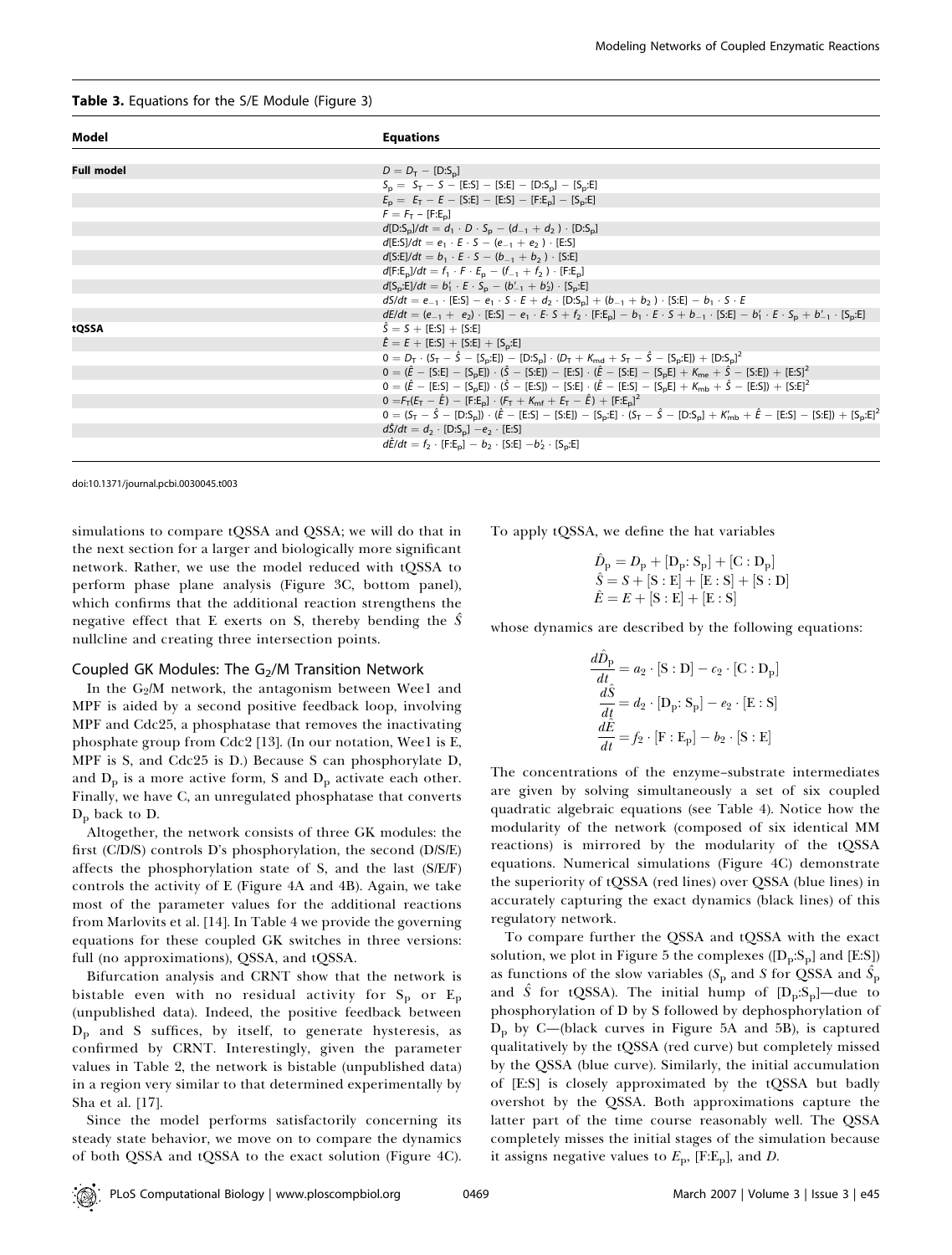

**Figure 4.** The Novak–Tyson Model for the  $G<sub>2</sub>/M$  Transition

(A) A simplified diagram shows all the actors of the network: two kinases S and E, and three phosphatases C, D, and F.

(B) The unpacked diagram, keeping track of all enzyme–substrate complexes. Diagram conventions as in Figure 1.

(C) The time course of the network shown in (B); equations in Table 4, parameter values in Table 2. Initial conditions:  $D<sub>D</sub> = 200$  nM,  $S = 0$ ,  $E = 20$  nM, all complexes = 0. Again, QSSA (blue) performs poorly in reproducing the dynamics of the full system (black), whereas tQSSA (red) is a good approximation. Comparisons between D, S, and E and their counterparts  $\hat{D}$ ,  $\hat{S}$ , and  $\hat{E}$  show that while the complexes forming D are not present in significant amounts, S contributes about one half of  $\hat{S}$ , and E's contribution to  $\hat{E}$  is negligible.

doi:10.1371/journal.pcbi.0030045.g004

## **Discussion**

Coupled enzymatic reactions (e.g., interacting kinases and phosphatases) are common features of PINs. We analyze one of these networks, composed of three phosphorylation and three dephosphorylation reactions, altogether comprising 14 chemical species. The network was originally proposed by Novak and Tyson [13] to model the activation of MPF in early embryos of the frog Xenopus. In their original work, Novak and Tyson neglected the contribution of enzyme–substrate complexes. Using a combination of mass-action and MM kinetics, they showed that the network may have multiple steady state solutions. We have relaxed the assumptions, writing down differential equations for each species, including the enzyme–substrate complexes. Using parameters obtained indirectly from published data, we confirmed that the model exhibits bistability in the same parameter range as predicted theoretically by Novak and Tyson [13] and measured experimentally [16,17]. As for the dynamics, our simulations show that the enzyme–substrate complexes,

neglected in the original model, are present in non-negligible concentrations.

The complexes play an important role because of the topology of the network. In the cell cycle model, some molecular species are at the same time enzymes and substrates of each other. If for one reaction enzyme concentration is negligible compared with substrate concentration, then the opposite must be true when the roles are exchanged, allowing for a significant fraction of the substrate to be sequestered in the complex. Similarly, when some molecules form complexes with several enzymes, even if each complex is not present in a large amount, their sum may not be negligible.

The role played by enzyme–substrate complexes in PINs could be more important than currently appreciated. In the cell cycle network, Wee1 and MPF are antagonists that phosphorylate and inhibit each other. In our simulations, the concentrations of Wee1:MPF and MPF:Wee1 are not negligible. The presence of high concentrations of such complexes can be interpreted as a second way for Wee1 to inhibit MPF, by sequestration. In this sense, Wee1 behaves as both an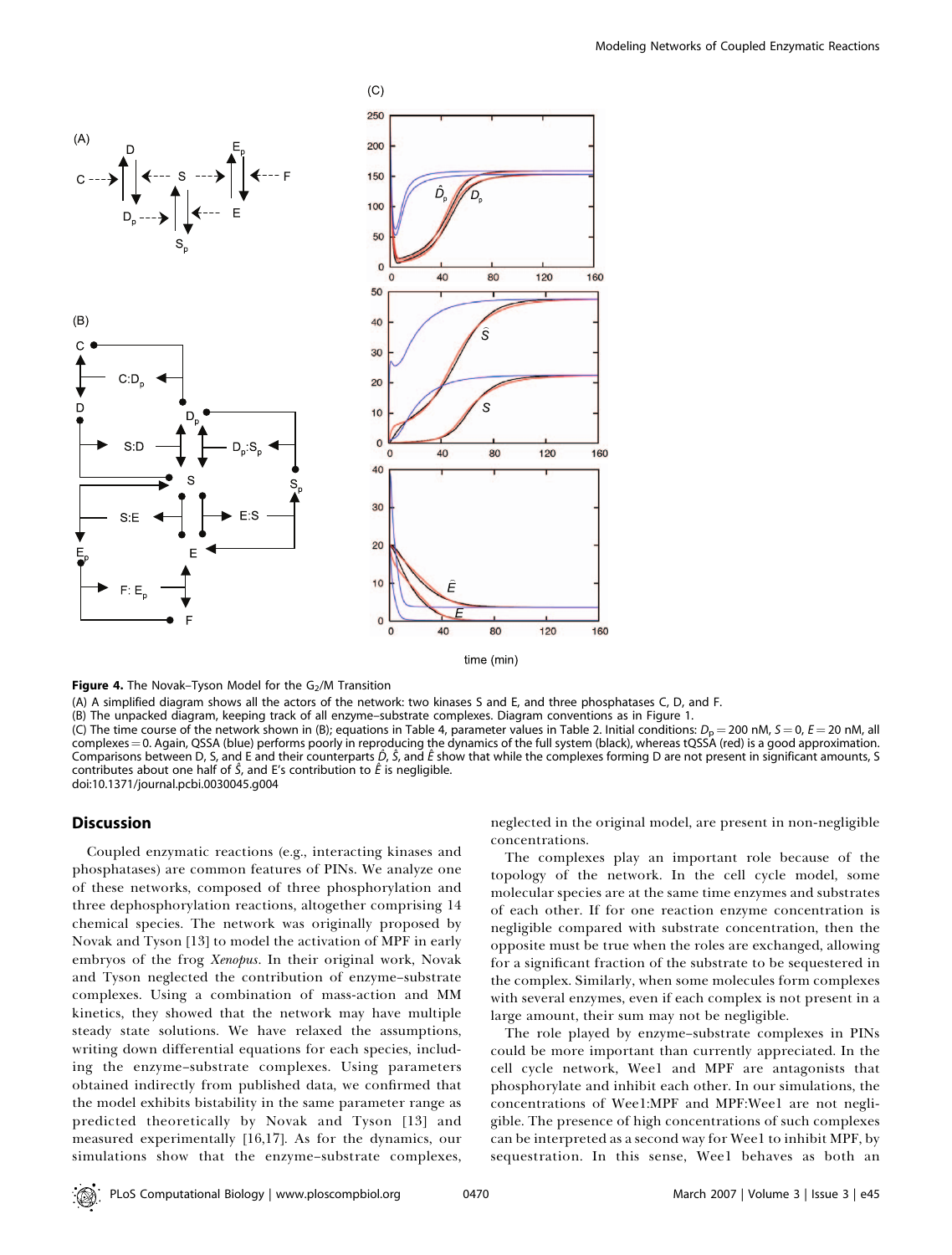#### Table 4. Equations for the Network of Figure 4B

| Model             | <b>Equations</b>                                                                                                                                                                  |
|-------------------|-----------------------------------------------------------------------------------------------------------------------------------------------------------------------------------|
|                   |                                                                                                                                                                                   |
| <b>Full model</b> | $C = C_T - [C:D_n]$                                                                                                                                                               |
|                   | $D = D_T - D_P - [D_p: S_p] - [C:D_p] - [S:D]$                                                                                                                                    |
|                   | $S_n = S_T - S - [E:S] - [S:E] - [S:D] - [D_n:S_n]$                                                                                                                               |
|                   | $E_p = E_T - E - [S:E] - [E:S] - [F:E_p]$                                                                                                                                         |
|                   | $F = F_T - [F:E_n]$                                                                                                                                                               |
|                   | $d[C:D_n]/dt = c_1 \cdot C \cdot D_n - (c_{-1} + c_2) \cdot [C:D_n]$                                                                                                              |
|                   | $d[S:D]/dt = a_1 \cdot S \cdot D - (a_{-1} + a_2) \cdot [S:D]$                                                                                                                    |
|                   | $d[D_p: S_p]/dt = d_1 \cdot D_p \cdot S_p - (d_{-1} + d_2) \cdot [D_p: S_p]$                                                                                                      |
|                   | $d[E:S] = e_1 \cdot E \cdot S - (e_{-1} + e_2) \cdot [E:S]$                                                                                                                       |
|                   | $d[S: E]/dt = b_1 \cdot E \cdot S - (b_{-1} + b_2) \cdot [S: E]$                                                                                                                  |
|                   | $d[F:E_n]/dt = f_1 \cdot F \cdot E_n - (f_{-1} + f_2) \cdot [F:E_n]$                                                                                                              |
|                   | $dD_{p}/dt = a_{2} \cdot [S:D] - c_{1} \cdot D_{p} \cdot C + c_{-1} \cdot [C:D_{p}] - d_{1} \cdot D_{p} \cdot S_{p} + (d_{-1} + d_{2}) \cdot [D_{p} \cdot S_{p}]$                 |
|                   | $dS/dt = e_{-1}$ [E:S] $- e_1 \cdot S \cdot E + d_2 \cdot [D_p: S_p] + (b_{-1} + b_2) \cdot [S_E] - b_1 \cdot S \cdot E - a_1 \cdot S \cdot D + (a_{-1} + a_2) \cdot [S_E]$       |
|                   | $dE/dt = (e_{-1} + e_2) \cdot [E:S] - e_1 \cdot E \cdot S + f_2 \cdot [F:E_n] - b_1 \cdot E \cdot S + b_{-1} \cdot [S:E]$                                                         |
| QSSA              | $0 = (C_T - [C:D_n]) \cdot D_n - K_{mc} \cdot [C:D_n]$                                                                                                                            |
|                   | $0 = S (D_T - D_D - [D_D: S_D] - [S:D] - [C:D_D]) - K_{ma} \cdot [S:D]$                                                                                                           |
|                   | $0 = D_p \cdot (S_T - S - [S:D] - [E:S] - [S:E] - [D_p: S_p]) - K_{md} \cdot [D_p: S_p]$                                                                                          |
|                   | $0 = E \cdot S - K_{me} \cdot [E:S]$                                                                                                                                              |
|                   | $0 = E \cdot S - K_{\rm mb} \cdot [S:E]$                                                                                                                                          |
|                   | $0 = (F_T - [F:E_n]) \cdot (E_T - E - [E.S] - [S:E] - [F:E_n]) - K_{mf} \cdot [F:E_n]$                                                                                            |
|                   | $dD_p/dt = a_2 \cdot [S:D] - c_1 \cdot D_p \cdot C + c_{-1} \cdot [C:D_p] - d_1 \cdot D_p \cdot S_p + (d_{-1} + d_2) \cdot [D_p : S_p]$                                           |
|                   | $dS/dt = e_{-1}$ [E:S] $- e_1 \cdot S \cdot E + d_2 \cdot [D_n: S_n] + (b_{-1} + b_2) \cdot [S_E] - b_1 \cdot S \cdot E - a_1 \cdot S \cdot D + (a_{-1} + a_2) \cdot [S_E]$       |
|                   | $dE/dt = (e_{-1} + e_2) \cdot [E.S] - e_1 \cdot E \cdot S + f_2 \cdot [F:E_n] - b_1 \cdot E \cdot S + b_{-1} \cdot [S:E]$                                                         |
| tQSSA             | $\hat{D}_{\rm p} = D_{\rm p} + [D_{\rm p} S_{\rm p}] + [C D_{\rm p}]$<br>$\hat{S} = S + [S:D] + [E:S] + [S:E]$                                                                    |
|                   | $\hat{E} = E + [E:S] + [S:E]$                                                                                                                                                     |
|                   | $0 = (C_{\rm T})(\hat{D}_{\rm p} - [D_{\rm p}S_{\rm p}]) - [C_{\rm T}D_{\rm p}] \cdot (C_{\rm T} + K_{\rm mc} + \hat{D}_{\rm p} - [D_{\rm p}S_{\rm p}]) + [C_{\rm T}D_{\rm p}]^2$ |
|                   | $0 = (\hat{S} - [E.S] - [S:E])(D_T - \hat{D}_P) - [S:D] \cdot (\hat{S} - [E.S] - [S:E] + K_{ma} + D_T - \hat{D}_P) + [S:D]^2$                                                     |
|                   | $0 = (\hat{D}_p - [C:D_p])(S_T - \hat{S}) - [D_p:S_p](\hat{D}_p - [C:D_p] + K_{md} + S_T - \hat{S}) + [D_p:S_p]^2$                                                                |
|                   | $0 = (\hat{E} - [S:E])(\hat{S} - [S:E] - [S:D]) - [E:S] \cdot (\hat{E} - [S:E] + K_{me} + \hat{S} - [S:E] - [S:D]) + [E:S]^2$                                                     |
|                   | $0 = (\hat{S} - [E:S] - [S:D])(\hat{E} - [E:S]) - [S:E] \cdot (\hat{S} - [E:S] - [S:D] + K_{mb} + \hat{E} - [E:S]) + [S:E]^2$                                                     |
|                   | $0 = F_T(E_T - \hat{E}) - [F.E_n] \cdot (F_T + K_{mf} + E_T - \hat{E}) + [F:E_n]^2$                                                                                               |
|                   | $d\hat{D}_{p}/dt = a_2 \cdot [S:D] - c_2 \cdot [C:D_{p}]$                                                                                                                         |
|                   | $d\hat{S}/dt = d_2 \cdot [D_p: S_p] - e_2 \cdot [E:S]$                                                                                                                            |
|                   | $d\ddot{E}/dt = f_2 \cdot [F:E_n] - b_2 \cdot [S:E]$                                                                                                                              |
|                   |                                                                                                                                                                                   |

doi:10.1371/journal.pcbi.0030045.t004

inhibitory kinase and a stoichiometric cyclin dependent kinase (CDK) inhibitor. In our simulation we notice that MPF:Cdc25 is also present in high concentration (40% of total MPF, 10% of total Cdc25). If confirmed, that would suggest an intrinsic way to attenuate the positive feedback loop between MPF and Cdc25. Finally, trimeric complexes might form as well (e.g., Wee1:MPF:Wee1), and such molecular species may have great effects on the qualitative behavior of PINs (Sabouri-Ghomi, Ciliberto, Novak, and Tyson, unpublished data).

Of course, one can follow the exact dynamics of a control system by solving the full system of ordinary differential equations (ODEs). However, a full description of the system comes with many equations, making any qualitative analysis difficult. A typical way to reduce the number of equations is the QSSA originally formulated for an isolated enzymecatalyzed reaction, when substrate is in great excess over enzyme. When applying the QSSA to a network of coupled catalytic reactions, with realistic values of rate constants and total protein concentrations, we found that the reduced system of ODEs obtained by the QSSA does not faithfully reproduce the dynamics of the full system of ODEs.

The tQSSA works for a larger range of parameter values than does the QSSA; in particular, it is valid even when the enzyme is in excess compared with the substrate. Such an

approximation is particularly appealing in PINs where, as mentioned above, enzymes and substrates often exchange roles. Given its appeal, we applied tQSSA to a full model of the PIN that regulates the  $G_2/M$  transition in the cell cycle. We found by numerical simulations that the tQSSA does a good job describing coupled catalytic reactions. Moreover, applying tQSSA to PINs generates a set of differential–algebraic equations of standard format, Equations 1 and 2, suggesting that a computer algorithm may be devised whereby tQSSA is used to reduce a full set of multi-timescale ODEs to a smaller set of slow equations. The reduced set of equations may be especially useful for stochastic simulations of PINs by Gillespie's algorithm.

Summarizing, we propose that large networks of coupled enzymatic reactions should first be written in full and then reduced by applying the tQSSA. This way it will be possible to reduce the number of dynamic equations while maintaining the complexity of the network (i.e., including enzyme–substrate complexes) and simultaneously to achieve reliable approximate solutions for the transient dynamics of the network.

# Methods

All calculations have been made using XPPAUT, software developed by Ermentrout [19] and freely available online at http://